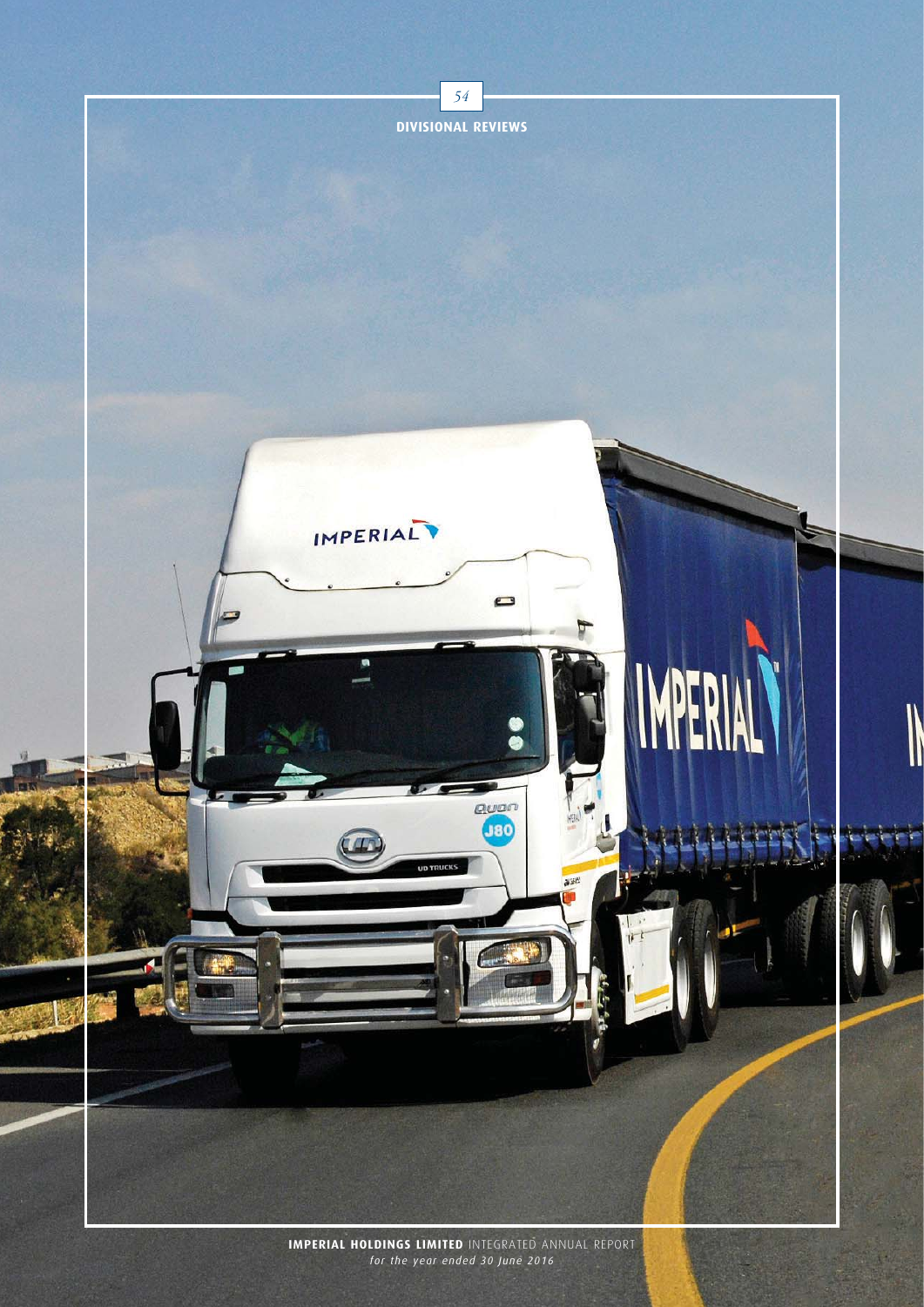# – LOGISTICS –

In line with the group's strategic objectives, the consolidation of all Imperial's logistics interests within one division – Imperial Logistics – from 1 July 2016, will enable the creation of an increasingly global, asset-light, cash-generative logistics group able to identify and prioritise strategic opportunities, allocate capital appropriately, exploit synergies and disseminate management expertise.

Key data

|                                   | <b>REVENUE</b> |         |               | <b>OPERATING PROFIT</b> |         |                          | <b>OPERATING MARGIN</b> |             |
|-----------------------------------|----------------|---------|---------------|-------------------------|---------|--------------------------|-------------------------|-------------|
| R million                         | 2016           | 2015    | 0/0<br>change | 2016                    | 2015    | 0/0<br>change            | 2016<br>0/0             | 2015<br>0/0 |
| Logistics Africa - South Africa   | 15 26 6        | 15 372  | (1)           | 750                     | 952     | (21)                     | 4,9                     | 6,2         |
| Logistics Africa - Rest of Africa | 11 853         | 9 9 7 5 | 19            | 780                     | 635     | 23                       | 6,6                     | 6,4         |
| Logistics International           | 20 793         | 19 071  | 9             | 1 0 1 3                 | 958     | 6                        | 4,9                     | 5,0         |
| <b>Total Logistics</b>            | 47 912         | 44 418  | 8             | 2 5 4 3                 | 2 5 4 5 | $\overline{\phantom{a}}$ | 5,3                     | 5,7         |

|                                | <b>REVENUE</b> |      |        | <b>OPERATING PROFIT</b> |      |                | OPERATING MARGIN |      |
|--------------------------------|----------------|------|--------|-------------------------|------|----------------|------------------|------|
|                                |                |      | 0/0    |                         |      | 0/0            | 2016             | 2015 |
| Euro million                   | 2016           | 2015 | change | 2016                    | 2015 | change         | $\frac{0}{0}$    | 0/0  |
| Logistics International (euro) | 1 2 9 8        | 391  |        | 63                      | 70   | $^{\prime}10)$ | 4,9              | 5,0  |

|                         |      | $\frac{0}{0}$ | <b>RETURN ON</b><br><b>INVESTED CAPITAL</b> | <b>COST OF CAPITAL</b><br>$\frac{0}{0}$ | WEIGHTED AVERAGE |
|-------------------------|------|---------------|---------------------------------------------|-----------------------------------------|------------------|
|                         | 2016 |               | 2015                                        | 2016                                    | 2015             |
| Logistics Africa        |      | 11,3          | $13.3*$                                     | 10,0                                    | $8,3*$           |
| Logistics International |      | 9,8           | $10.7*$                                     | 6,7                                     | $6,4^{*}$        |

Restated to new calculation method. See page 52.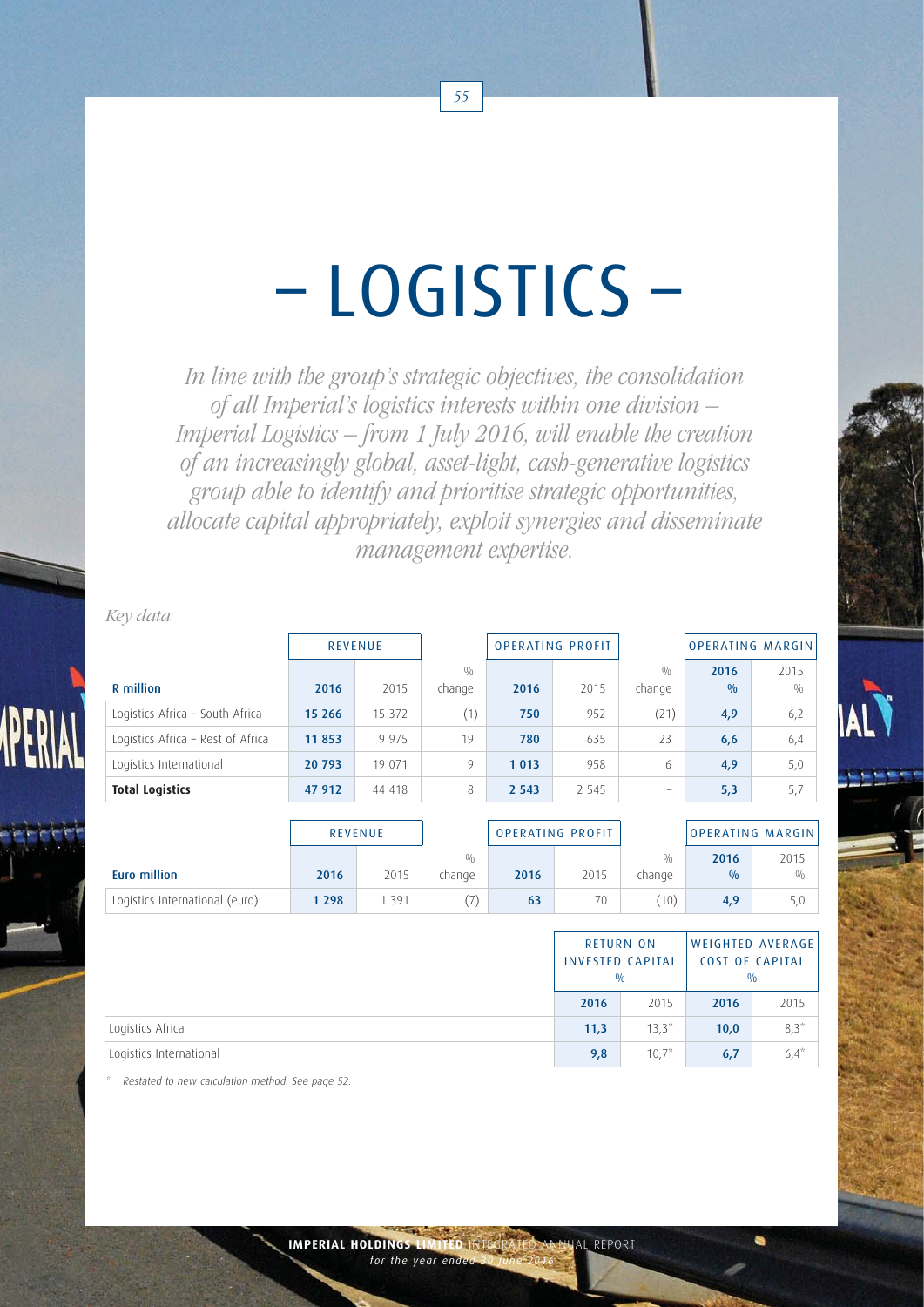Non-financial data

# **TOTAL SCOPE 1 AND 2 CO<sub>2</sub> EMISSIONS (TONNES):**

LOGISTICS AFRICA:

561 397 (**2015:** 624 026)

LOGISTICS INTERNATIONAL:

286 430 (**2015:** 306 441)

# **LOGISTICS AFRICA:**

TRAINING SPEND: R109 MILLION (**2015:** R109 million)

NUMBER OF TRAINING HOURS:

848 (**2015:** 459 121 hours)

## **INJURIES PER MILLION KILOMETRES TRAVELLED:**

LOGISTICS AFRICA:

0,158 (**2015:** 0,059)

# LOGISTICS INTERNATIONAL:

0,101

(**2015:** 0,127)

**FATALITIES PER MILLION KILOMETRES TRAVELLED:** 

LOGISTICS AFRICA:

0,002 (**2015:** 0,106)

LOGISTICS INTERNATIONAL:

0 (**2015:** 0) **KILOMETRES TRAVELLED:** 

LOGISTICS AFRICA:

443 MILLION (**2015:** 473 million)

LOGISTICS INTERNATIONAL:

79 MILLION (**2015:** 71 million)

**TOTAL FUEL USAGE:** 

LOGISTICS AFRICA:

178 860 KILOLITRES (**2015:** 201 766 kilolitres)

LOGISTICS INTERNATIONAL:

 $743$ KILOLITRES (**2015:** 95 124 kilolitres)



For more on the Logistics division's  $\circled{f}$ sustainable development performance, see the Sustainable Development Report online.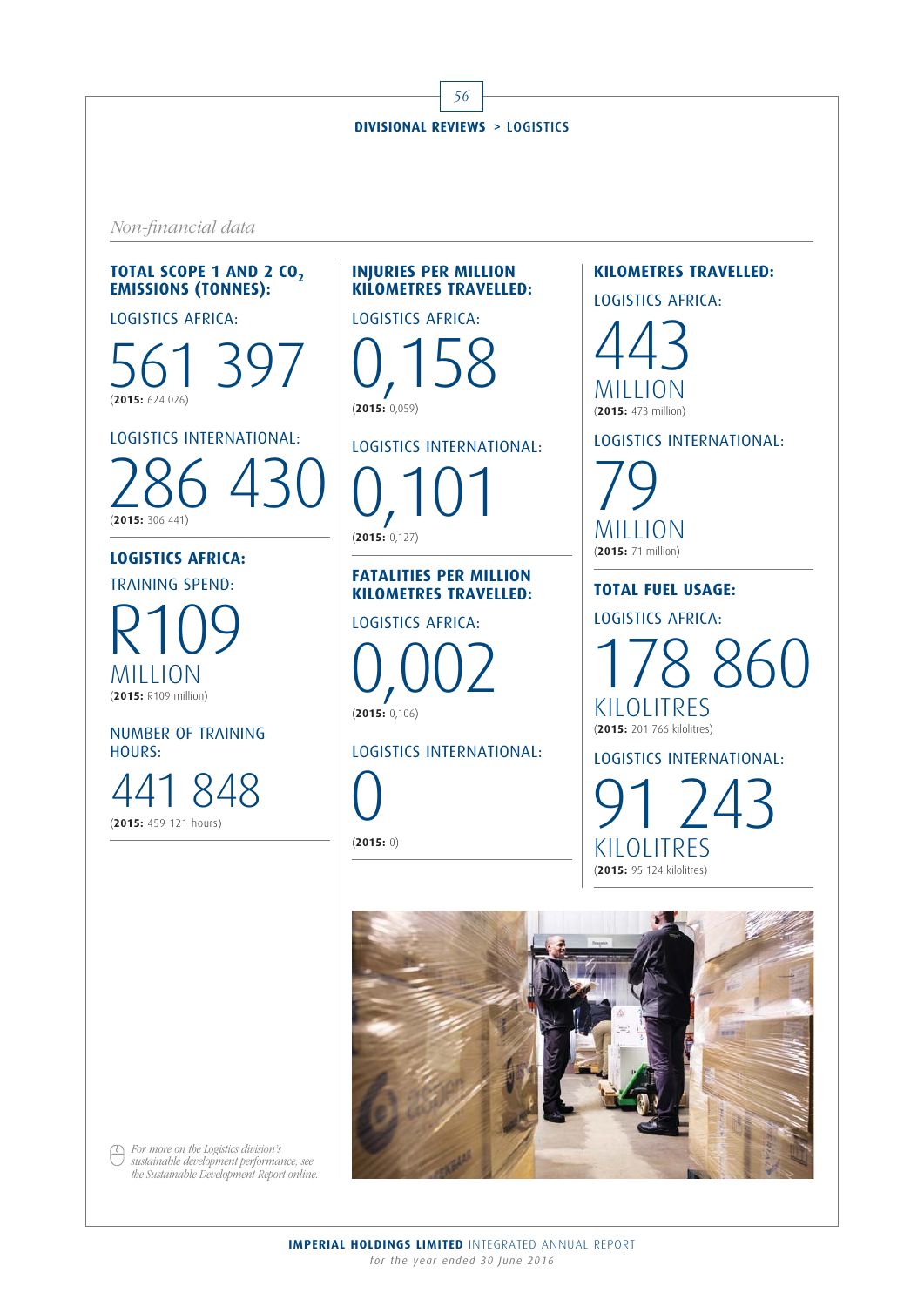| <b>DIVISIONAL REVIEWS &gt; LOGISTICS</b>                                         |                                                                                                                                                                                                                                                                                                                                                                                                                                 |  |  |  |
|----------------------------------------------------------------------------------|---------------------------------------------------------------------------------------------------------------------------------------------------------------------------------------------------------------------------------------------------------------------------------------------------------------------------------------------------------------------------------------------------------------------------------|--|--|--|
|                                                                                  |                                                                                                                                                                                                                                                                                                                                                                                                                                 |  |  |  |
| <b>VALUE DRIVERS</b>                                                             | OPERATING CONTEXT                                                                                                                                                                                                                                                                                                                                                                                                               |  |  |  |
| Economic conditions both<br>globally and within<br>operating markets.            | South Africa<br>> GDP growth in South Africa remained subdued.<br>Upward pressure on interest rates potentially limiting growth in personal<br>$\, >$<br>consumption expenditure.<br>Depressed manufacturing and mining sectors.<br>$\, >$<br>Rest of Africa                                                                                                                                                                    |  |  |  |
|                                                                                  | > Although growth forecasts for many African countries have been lowered, mainly<br>due to persistent low commodity prices, the longer-term outlook remains positive.<br>> Weakening currencies and liquidity shortages in some sub-Saharan<br>Africa countries.<br>Increasing inflation and higher interest rates resulting in reduced consumer<br>$\, >$<br>demand. The impact on demand for pharmaceuticals remains limited. |  |  |  |
|                                                                                  | <b>International</b><br>> Moderate economic growth in Europe, with lower export growth but sustained<br>import growth due to strengthening domestic demand.<br>In Germany, slow but solid GDP growth, which is expected to persist in 2017.<br>$\, >$                                                                                                                                                                           |  |  |  |
| Outsourcing of logistics<br>and client demand for<br>specialist capabilities.    | South Africa<br>> Low growth and challenging environment resulting in clients implementing<br>cost-cutting measures, which can impact the extent to which they outsource their<br>logistics requirements.<br>Specialisation and complexity associated with integrated supply chain<br>$\, >$<br>management and skills shortages within organisations sustaining demand for<br>supply chain expertise and consulting.            |  |  |  |
|                                                                                  | Rest of Africa<br>> Expansion of South African and multinational FMCG and pharmaceuticals<br>companies into Africa remains positive as the long-term fundamentals of the<br>African consumer remain positive.<br>Underdeveloped infrastructure and complex routes to market leads principals to<br>$\, >$<br>utilise trusted partners like Imperial in providing an end-to-end demand-driven<br>route-to-market solution.       |  |  |  |
|                                                                                  | <b>International</b><br>> Trend to outsourcing remains positive, particularly for transactional, operational<br>and repetitive activities. Emerging demand for outsourced IT-based services.<br>Continued demand for full service offering and international capability.<br>$\, >$                                                                                                                                              |  |  |  |
| Strengthening competitive<br>advantage in challenging<br>operating environments. | South Africa<br>> Increasing competition especially from smaller logistics players puts pressure on<br>margins.                                                                                                                                                                                                                                                                                                                 |  |  |  |
|                                                                                  | <b>Rest of Africa</b><br>> Threat of disintermediation as multinational brand owners and retailers acquire or<br>create their own distribution, selling and marketing capabilities.                                                                                                                                                                                                                                             |  |  |  |
|                                                                                  | <b>International</b><br>Competition in the European market is expected to intensify due to tightened<br>$\, >$<br>capacity and increased consolidation within supply chains.                                                                                                                                                                                                                                                    |  |  |  |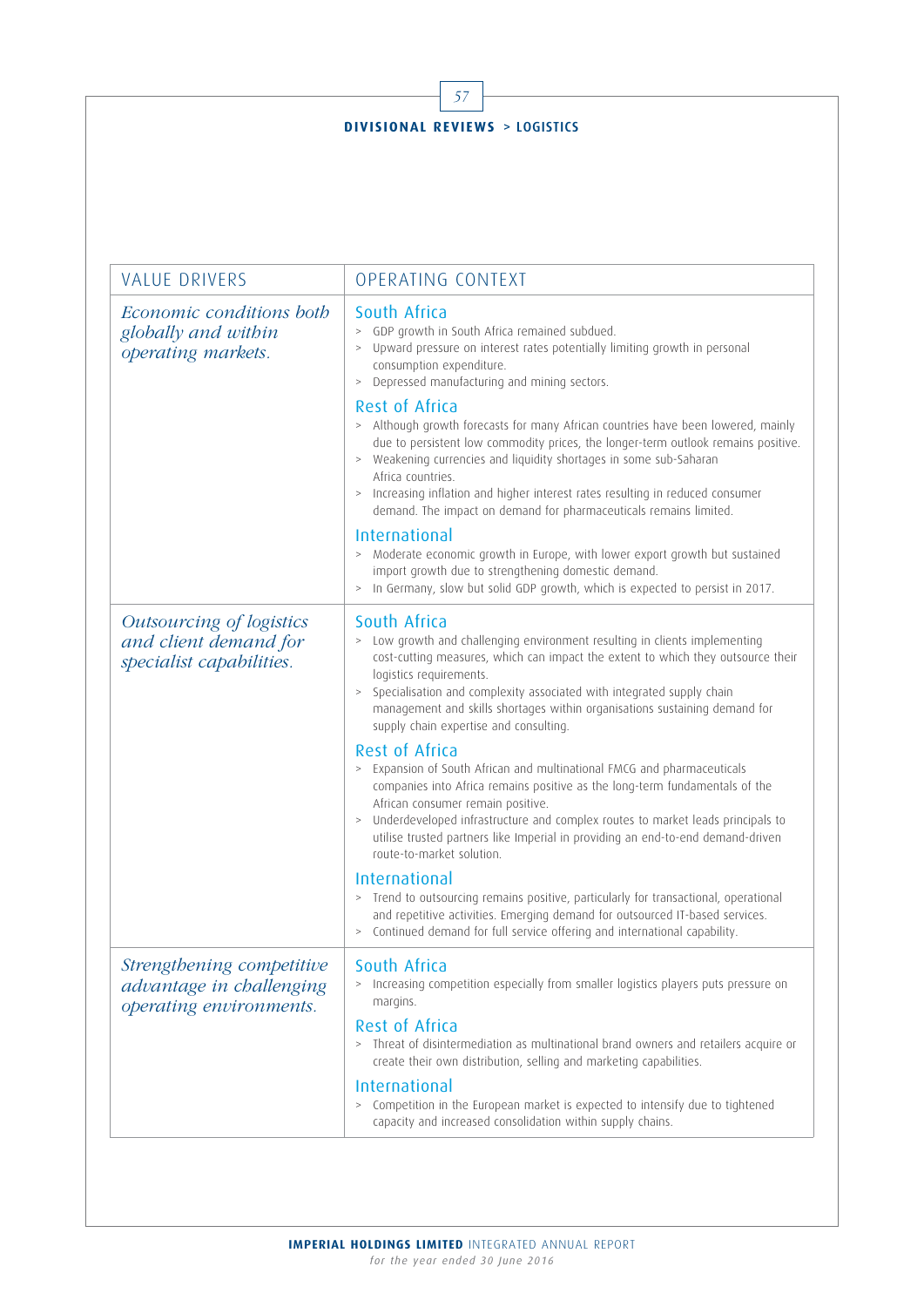#### 2016 PERFORMANCE

In South Africa, challenging trading conditions continued to put pressure on the division's revenue and profitability due to soft volumes particularly in the manufacturing, commodities, fuel and chemicals sectors. This was partially offset by new contract gains and pleasing performances from Resolve, Imperial Managed Solutions and Imperial Health Sciences. Revenue was down 1% and operating profit declined 21%.

In the Rest of Africa, volume growth, the contribution of the division's businesses in the pharmaceuticals sector and the inclusion of Imres for a full 12 months contributed to an operating margin of 6,6% (2015: 6,4%) and operating profit of R780 million, which exceeded that of the Logistics South Africa business for the first time. The weaker rand also positively impacted the Rest of Africa operations.

Logistics International's revenue and operating profit in euro declined 7% and 10% respectively, mainly due to strategic disposals (primarily Neska and Rijnaarde). Adjusted for disposals and acquisitions, the division's euro revenues and operating

profit both increased by 4%. Other factors that impacted the division's results were slow economic growth, which suppressed volumes, increased labour costs in certain of the automotive sites it serves, and an unusually long period of low water levels on European waterways in the first half. This was offset by contract gains and a growing contribution from the South American inland shipping business. The weakening of the rand against the euro assisted the rand-denominated results. Two more convoys became operational in South America during the year to meet the growing demand for inland waterway transport on the Rio Parana in South America. This business now utilises five push boats with 60 barges, some redeployed from Europe, with two additional push boats with 24 barges expected to be commissioned later this year.

## GUIDANCE

There is no reason to anticipate an improvement in the trading conditions facing Imperial in the short term. Volume growth is expected to be subdued throughout the logistics operations.

In addition, the volatility of the rand and other operating country currencies will affect both competitiveness and profitability.

## South Africa

Despite the testing market conditions in South Africa, the business will continue to invest in people, capabilities and assets that will help deliver the required returns for the group's shareholders. With a more asset-light strategy and a renewed focus on customers' needs and continuous improvement, the business is well placed to achieve its focus on developing customised solutions to better service clients and contribute to improving their efficiencies. Growth of revenues and operating profit is expected in the 2017 financial year.

# Rest of Africa

The economic environment in key markets, especially in Nigeria and Mozambique, remains challenging and is unlikely to improve in the near term. The knock-on impact of a collapse in commodities continues to place pressure on government finances, liquidity, forex availability, inflation, consumer demand and economic

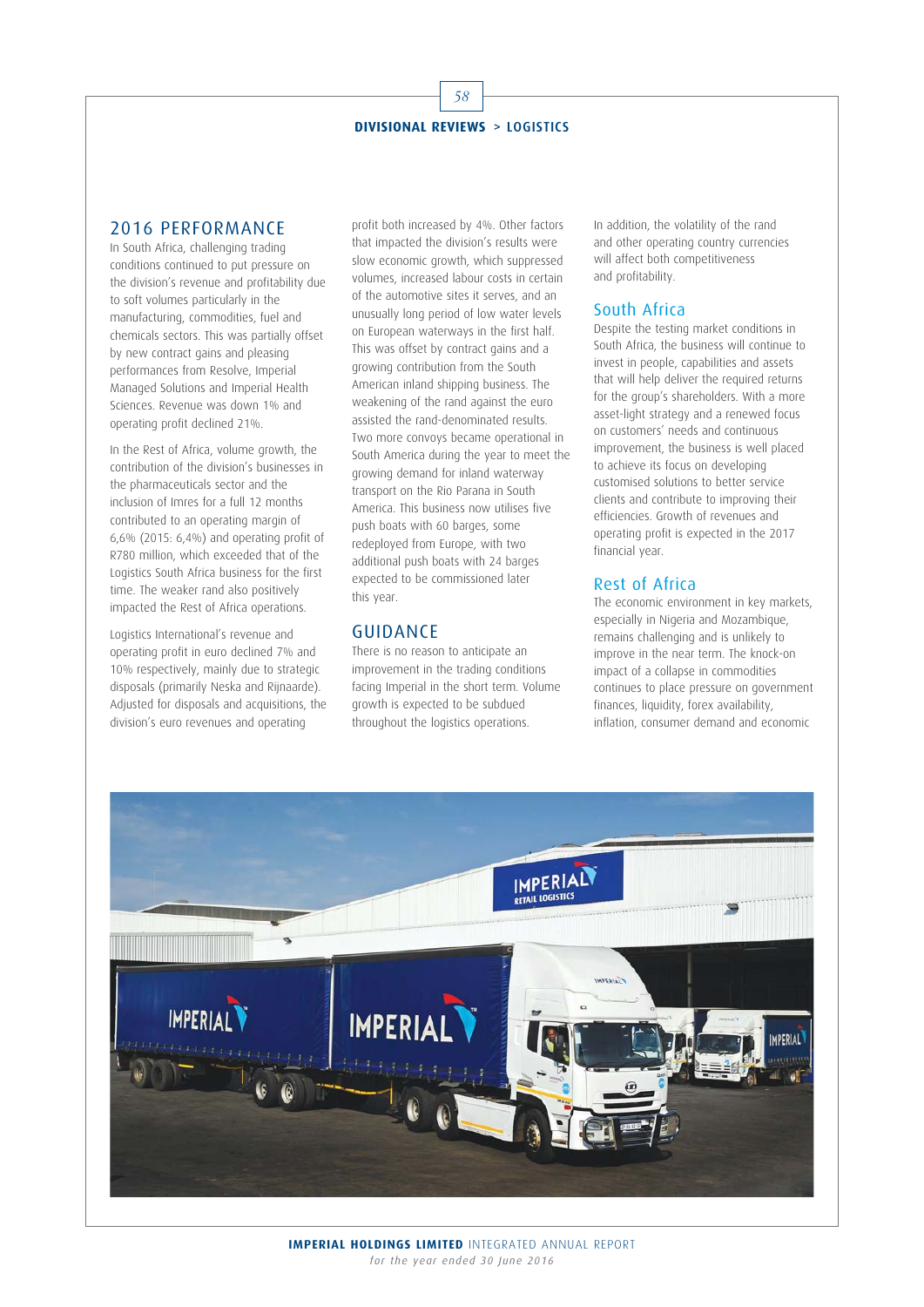growth. As a result, the division is cautious about growth in the 2017 financial year but remains optimistic about its positioning in the market and its ability to add new business and manage risk. It remains focused on its key strategic priorities, which include expanding its network geographically, leveraging its capabilities across markets, turning around underperforming businesses and releasing unproductive capital to improve returns. Growth of revenues and a decline in operating profit are expected in the 2017 financial year.

#### International

The focus on sales and marketing is expected to contribute positively to revenue in the year ahead, with recent investments in shipping and contract manufacturing expected to drive operating profit higher, tempered by ongoing administrative costs relating to strategic initiatives in the prior year and higher labour costs. Growth of revenues and operating profit, substantially from the Palletways acquisition, is expected for the 2017 financial year.

### **STRATEGY**

In line with the group's strategic intent to simplify its portfolio of businesses, the creation from 1 July 2016 of one Logistics division – Imperial Logistics – will enable better coordination of relationships and opportunities with counterparties, and further clarify the growth strategy and capital deployment in existing businesses and acquisitions.

With 71% of operating profit generated outside South Africa in 2016, the new structure affirms Logistics as a large global business led by one board, one CEO and one management team.

For the 2017 financial year, Imperial Logistics will report segmentally on three sub-divisions:

- > Logistics South Africa
- > Logistics Rest of Africa
- > Logistics International

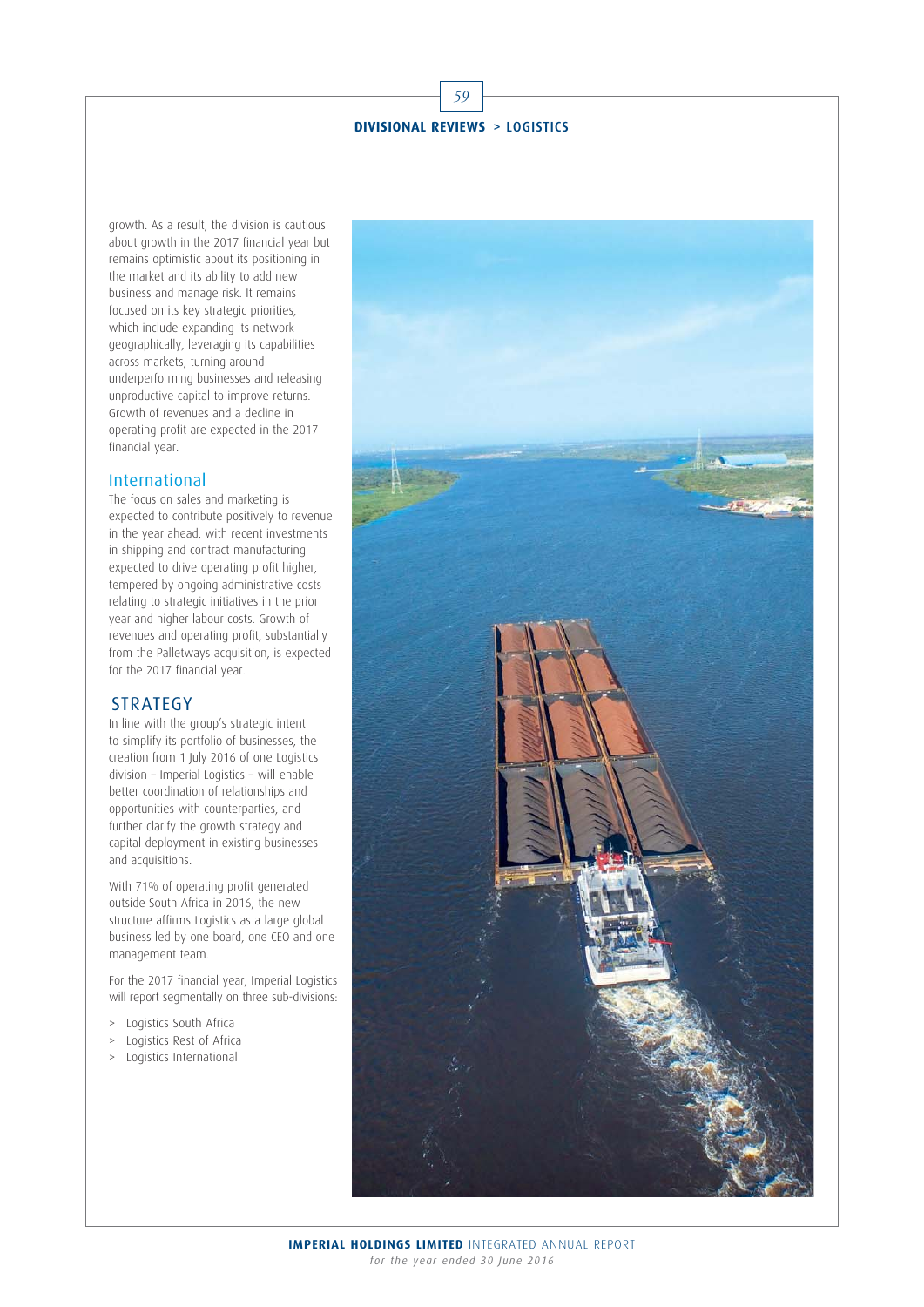60

#### Focus on: managed solutions

Building on the success of its managed logistics offering, Imperial Managed Solutions (IMS) was launched as a stand-alone sub-division in the year. In line with the Logistics division's objective to reduce asset intensity, in addition to its dedicated fleet IMS matches the demand from clients with the supply of vehicles and warehousing owned by independent operators within the markets in which it operates. IMS maintains a high level of control over these assets and applying its intellectual capital to managing them in the most efficient way. This enables the business to provide its customers with the highest levels of service, and ensures sufficient flexibility to respond to their changing requirements, for example, short-term increases in demand.

IMS provides a comprehensive logistics service through six core functional competencies:

- > Logistics services, including road transport, freight forwarding, and bulk and bonded warehousing.
- > Planning and optimisation, including tracking each load through a customised transport management system.
- > Enterprise resource planning and an operations command centre to plan, allocate and execute loads, maintaining full visibility.
- > Technology, reporting and business intelligence to ensure efficient management decision-making and operational support.
- Dedicated suppliers who benefit from fleet optimisation and are subject to ongoing quality management.
- Customs management as a registered clearing agent with the South African Revenue Service, including tariff classification and applying for import permits.

Read more at: www.managedlogistics.co.za.

## Sustainable development in brief

#### Talent management

Logistics Africa has sharpened its focus on talent management with over 200 senior managers having participated in a comprehensive assessment process. The Imperial Logistics Academy supports the learning and career development needs of the division's employees. It also serves to promote a learning culture and developmental ethos within the division, and supports the division's ability to meet current and future talent requirements.

In Logistics International, the development programme for young professionals has been extended to other operating markets, and all middle management employees have been assessed to identify high-potential individuals. A succession programme was introduced during the year.

#### Transformation

In South Africa, the revised dti Codes set challenging but attainable targets for broad-based BEE. The division's BEE roadmap targets the achievement of Level 4 status in 2016, moving progressively to Level 3 status by 2020. Strong BEE performance will provide significant competitive advantage for the division.

In Germany, Logistics International is focused on increasing the representation of women and has aligned its development and succession programmes in this regard. In addition, an ageing population and low rate of unemployment presents challenges to attracting qualified and skilled people to the logistics industry.

### Ethics and compliance

To mitigate against underdeveloped regulatory environments, the Logistics division applies best practice in areas such as vehicle quality and safety across all its markets. The division is focusing on embedding an ethical culture aligned to Imperial's code of conduct, which includes the mitigation of corruption risk in cross-border transportation and NGO contracts in Africa and anti-bribery guidelines in its international operations.

#### Environment

The division's fuel savings and energy management initiatives are expected to contribute positively to operational efficiency. Environmental considerations are a growing feature of tender requirements.

 $\circled{1}$  For more on these and other sustainable development topics, see the Sustainable Development Report online.